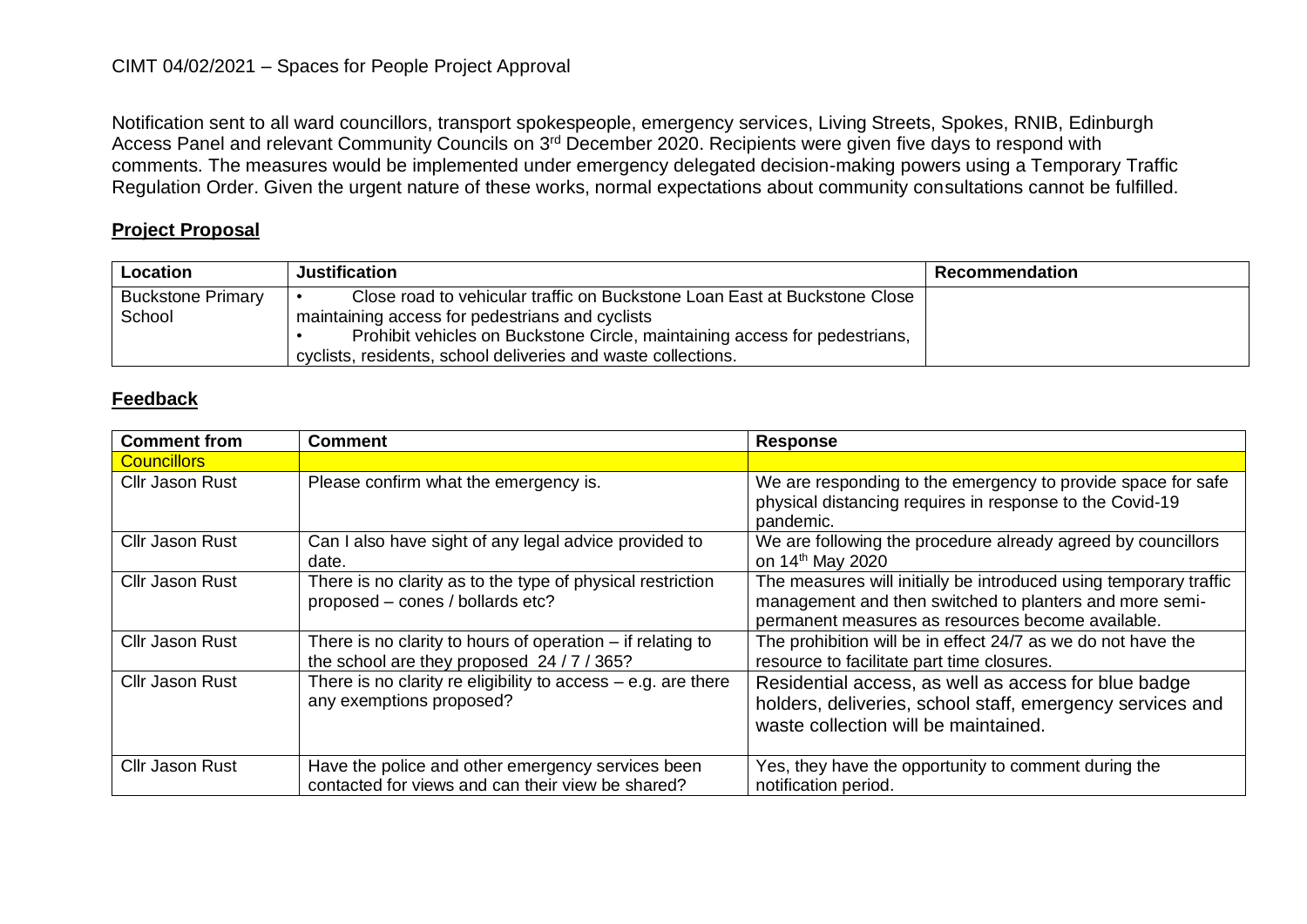| <b>Cllr Jason Rust</b> | There needs to be formal consultation on these<br>proposals rather than this extremely limited engagement.                                                                                                                                                                                                        | We are following the Spaces for People Notification process<br>previously agreed by councillors on 14 <sup>th</sup> May 2020.                                                                                                            |
|------------------------|-------------------------------------------------------------------------------------------------------------------------------------------------------------------------------------------------------------------------------------------------------------------------------------------------------------------|------------------------------------------------------------------------------------------------------------------------------------------------------------------------------------------------------------------------------------------|
| <b>Cllr Jason Rust</b> | Has legal advice been sought on these proposals?                                                                                                                                                                                                                                                                  | We are following the procedure already agreed by councillors<br>on 14 <sup>th</sup> May 2020                                                                                                                                             |
| Cllr Jason Rust        | In what ways do these proposals differ from the previous<br>proposals which were rejected around 5 years ago (other<br>than being slightly less in scale?                                                                                                                                                         | This is a temporary 24/7 prohibition of vehicles to enable<br>parents to physically distance when on the school run. The<br>School Streets project is a permanent project that permits<br>residents only at school entry and exit times. |
| <b>Cllr Jason Rust</b> | What additional resource will be available if the<br>proposals are brought forward in terms of enforcement?                                                                                                                                                                                                       | The measures will be enforced by Police Scotland as and when<br>resources are available.                                                                                                                                                 |
| <b>Cllr Jason Rust</b> | Has any risk assessment been undertaken in terms of<br>movement of waste vehicles and other large vehicles if<br>the proposals are implemented?                                                                                                                                                                   | Waste will have full access and have seen the proposals and<br>raised no concerns on vehicle manoeuvres.                                                                                                                                 |
| <b>Cllr Jason Rust</b> | What complaints have been made to the Council in the<br>past year which these proposals seek to address?                                                                                                                                                                                                          | These measures have been requested by the school.                                                                                                                                                                                        |
|                        | What impact will there be on gully cleaning, winter<br>maintenance etc?                                                                                                                                                                                                                                           | There will be no impact as these services will continue,                                                                                                                                                                                 |
| Cllr Phil Doggart      | Could you provide an explanation of what the<br>emergency is?                                                                                                                                                                                                                                                     | We are responding to the emergency to provide space for safe<br>physical distancing requires in response to the Covid-19<br>pandemic.                                                                                                    |
| Cllr Phil Doggart      | What is the emergency that requires the implementation<br>of these proposals? We have had Covid-19 in the city for<br>the past 9 months and there was no need for emergency<br>provisions prior to now and we have managed to survive<br>with existing measures.                                                  | We have been steadily working through projects in 87 Primary<br>Schools and 23 High Schools. This takes time to design and<br>implement and we have limited resources and personnel to<br>achieve this in a shorter timescale.           |
| Cllr Phil Doggart      | As with all previous SfP proposals, there has been no<br>direct consultation with those affected. Sadly, no lessons<br>appear to have been learned in that lack of progress. It<br>is clear the most affected people in these proposals are<br>local residents, but no one is taking their views into<br>account. | This process was agreed by Councillors on 14 <sup>th</sup> May 2020                                                                                                                                                                      |
| Cllr Phil Doggart      | In terms of the restrictions proposed, could you specify<br>what barriers will be in place to restrict access and how<br>these barriers will be removed for those needing<br>access?                                                                                                                              | Permitted vehicles will have full access via a half-width closure<br>at the junction with High Buckstone.                                                                                                                                |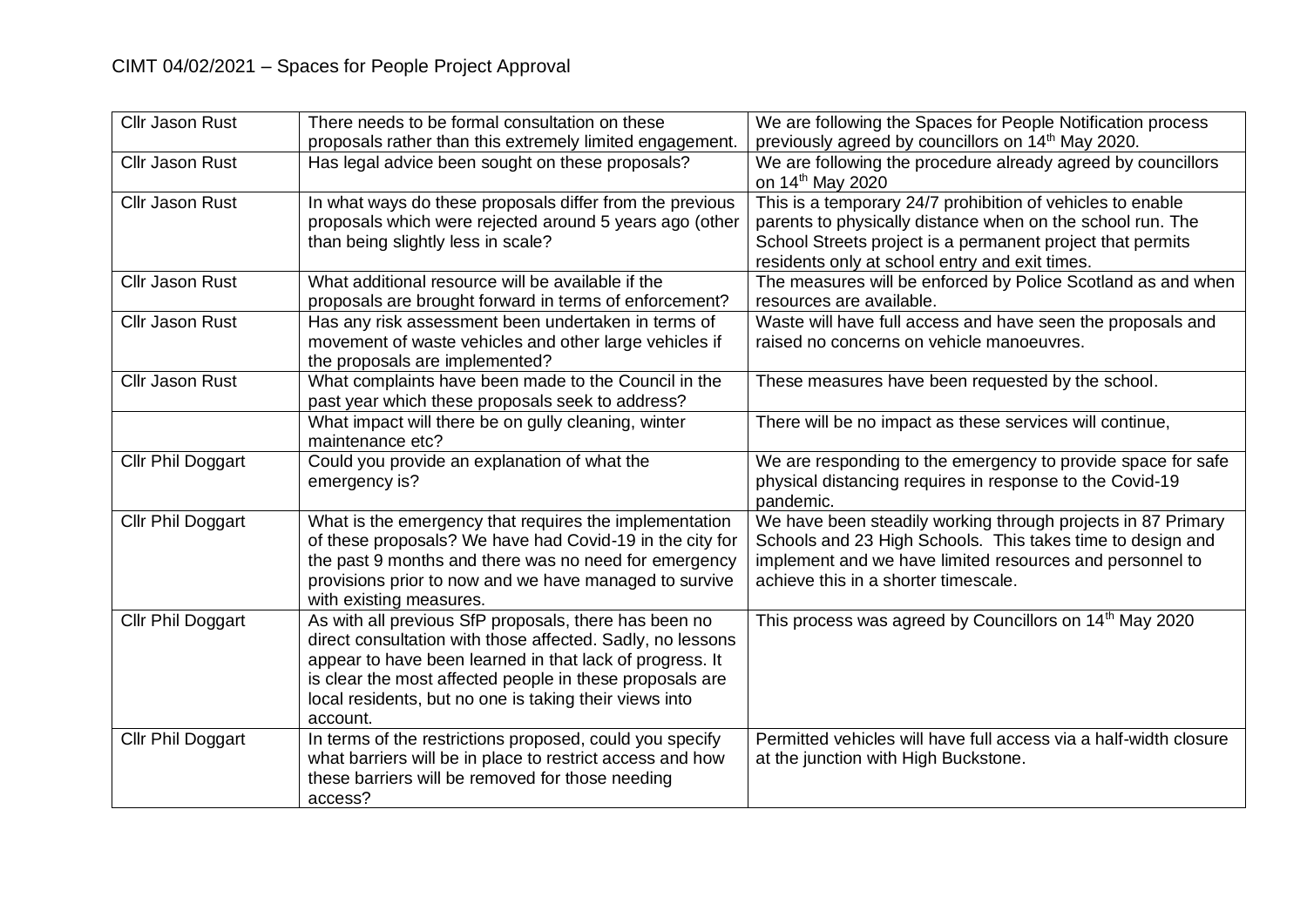| Cllr Phil Doggart        | For those needing access (eg<br>carers/tradesman/deliveries/emergency vehicles), what<br>access is available to them?                                                                            | Access is maintained for emergency services.                                                                                                                                                                                                                       |
|--------------------------|--------------------------------------------------------------------------------------------------------------------------------------------------------------------------------------------------|--------------------------------------------------------------------------------------------------------------------------------------------------------------------------------------------------------------------------------------------------------------------|
| Cllr Phil Doggart        | The biggest problem is that the current parking<br>restrictions are not enforced. If they were enforced there<br>would be no need for these new proposals.                                       | Noted                                                                                                                                                                                                                                                              |
| <b>Cllr Phil Doggart</b> | Following on from the previous point, what enforcement<br>of the new proposals will take place? If enforcement is<br>available for SfP, why is it not available for the current<br>restrictions? | The measures will be enforced as and when resources are<br>available.                                                                                                                                                                                              |
| Cllr Phil Doggart        | This proposal is a re-hash of proposals rejected by<br>residents in the past. Why are we undertaking this<br>exercise again when residents have previously stated<br>what they believe.          | This is a temporary 24/7 prohibition of vehicles to enable<br>parents to physically distance when on the school run and has<br>no relation to any previous projects.                                                                                               |
| Cllr Phil Doggart        | Are the plans for peak time only, or 24/7?                                                                                                                                                       | The measures will be in place 24/7.                                                                                                                                                                                                                                |
| Cllr Phil Doggart        | Can Blue badge holders visit at any time?                                                                                                                                                        | Yes.                                                                                                                                                                                                                                                               |
| Cllr Phil Doggart        | Can deliveries be made at any time?                                                                                                                                                              | Yes.                                                                                                                                                                                                                                                               |
| Cllr Phil Doggart        | What arrangements are in place for<br>visitors/taxis/carers/tradespeople? Will these people and<br>residents be issued permits?                                                                  | Residential access, as well as access for blue badge<br>holders, deliveries, school staff, trades in marked vehicles<br>carrying out works, emergency services and waste<br>collection will be maintained. Visitors will have to park out<br>with the prohibition. |
| <b>Cllr Scott Arthur</b> | Can school staff still use the car park? I understand<br>teachers do normally have a plan in place to use their<br>own cars to transport children in the case of an<br>emergency.                | Yes                                                                                                                                                                                                                                                                |
| <b>Cllr Scott Arthur</b> | How will the "residents only" access on Buckstone Circle<br>be enforced?                                                                                                                         | The measures will be enforced by Police Scotland as and when<br>resources are available.                                                                                                                                                                           |
| <b>Cllr Scott Arthur</b> | Will any parking spaces be lost?                                                                                                                                                                 | <b>No</b>                                                                                                                                                                                                                                                          |
| <b>Cllr Scott Arthur</b> | Will the closure barrier be well designed - will it<br>compromise planters or cones?                                                                                                             | The measures will initially be introduced using temporary traffic<br>management and then switched to planters and more semi-<br>permanent measures as resources become available.                                                                                  |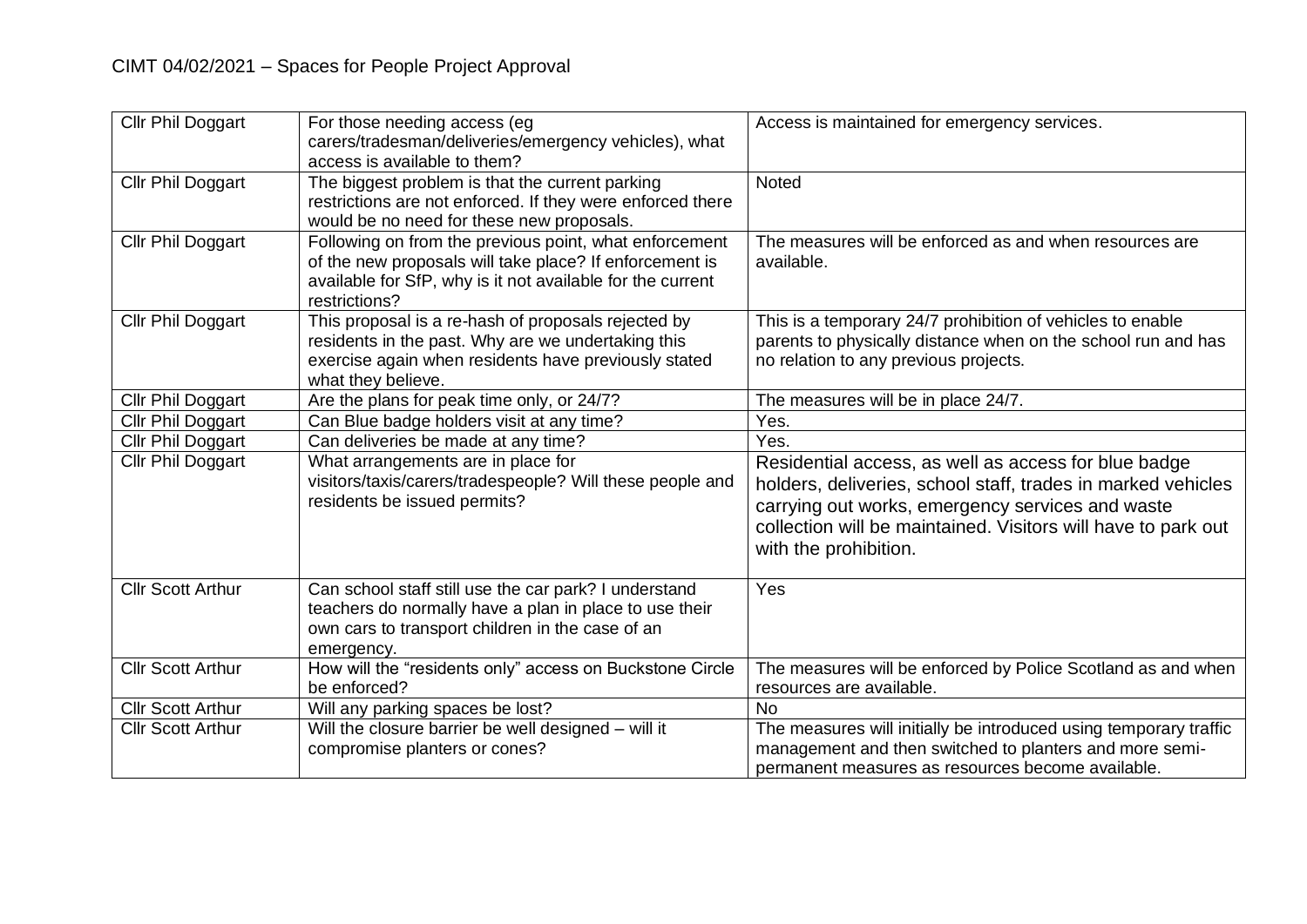| <b>Cllr Scott Arthur</b> | Additionally, any impact on gritting and waste collection<br>will have to be carefully considered. These large vehicles<br>will find it difficult to turn in the restricted area. This and<br>points 1-8 above need to be clarified, and based on this<br>the residents should be given a further chance to<br>comment.<br>The concerns outside the cordon largely reflect the pre-<br>existing road safety issues around the school. Normally,<br>there are three areas of concern: (1) the area within the<br>proposed cordon, (2) the hill access to the school on<br>Buckstone Lea and, (3) the raised table crossing<br>adjacent to the junction of Buckstone Loan East /<br>Buckstone Gate. Residents are justifiably concerned that<br>this plan will exacerbate the latter two problem areas and<br>also worsen problems on Buckstone Close. Has this<br>been anticipated?<br>If the plans are to proceed, I feel the following should<br>happen to reduce this impact on the surrounding area:<br>Parking should be prevented at the Buckstone<br>Loan East / Buckstone Gate junction (in line with the | Noted, we will liaise with the school on this and progress any<br>further restrictions that are required. |
|--------------------------|------------------------------------------------------------------------------------------------------------------------------------------------------------------------------------------------------------------------------------------------------------------------------------------------------------------------------------------------------------------------------------------------------------------------------------------------------------------------------------------------------------------------------------------------------------------------------------------------------------------------------------------------------------------------------------------------------------------------------------------------------------------------------------------------------------------------------------------------------------------------------------------------------------------------------------------------------------------------------------------------------------------------------------------------------------------------------------------------------------------|-----------------------------------------------------------------------------------------------------------|
|                          | Highway Code).                                                                                                                                                                                                                                                                                                                                                                                                                                                                                                                                                                                                                                                                                                                                                                                                                                                                                                                                                                                                                                                                                                   |                                                                                                           |
| <b>Cllr Scott Arthur</b> | The raised table crossing adjacent to the junction of                                                                                                                                                                                                                                                                                                                                                                                                                                                                                                                                                                                                                                                                                                                                                                                                                                                                                                                                                                                                                                                            | Noted                                                                                                     |
|                          | Buckstone Loan East / Buckstone Gate should have its                                                                                                                                                                                                                                                                                                                                                                                                                                                                                                                                                                                                                                                                                                                                                                                                                                                                                                                                                                                                                                                             |                                                                                                           |
|                          | markings refreshed.                                                                                                                                                                                                                                                                                                                                                                                                                                                                                                                                                                                                                                                                                                                                                                                                                                                                                                                                                                                                                                                                                              |                                                                                                           |
| <b>CIIr Scott Arthur</b> | The following giveway markings should be refreshed:                                                                                                                                                                                                                                                                                                                                                                                                                                                                                                                                                                                                                                                                                                                                                                                                                                                                                                                                                                                                                                                              | This has been passed to colleagues in Roads Operations.                                                   |
|                          | Buckstone Loan East / Buckstone Gate, Buckstone Loan                                                                                                                                                                                                                                                                                                                                                                                                                                                                                                                                                                                                                                                                                                                                                                                                                                                                                                                                                                                                                                                             |                                                                                                           |
|                          | East / Buckstone Lea, Buckstone Loan East / Buckstone                                                                                                                                                                                                                                                                                                                                                                                                                                                                                                                                                                                                                                                                                                                                                                                                                                                                                                                                                                                                                                                            |                                                                                                           |
|                          | Close, Buckstone Loan East / Buckstone Circle, High                                                                                                                                                                                                                                                                                                                                                                                                                                                                                                                                                                                                                                                                                                                                                                                                                                                                                                                                                                                                                                                              |                                                                                                           |
|                          | Buckstone / Buckstone Circle, Buckstone Loan /                                                                                                                                                                                                                                                                                                                                                                                                                                                                                                                                                                                                                                                                                                                                                                                                                                                                                                                                                                                                                                                                   |                                                                                                           |
|                          | Buckstone Circle and Buckstone Gate / Buckstone                                                                                                                                                                                                                                                                                                                                                                                                                                                                                                                                                                                                                                                                                                                                                                                                                                                                                                                                                                                                                                                                  |                                                                                                           |
|                          | Road. The Council should ensure dropped kerbs are in                                                                                                                                                                                                                                                                                                                                                                                                                                                                                                                                                                                                                                                                                                                                                                                                                                                                                                                                                                                                                                                             |                                                                                                           |
|                          | place at these junctions where appropriate.                                                                                                                                                                                                                                                                                                                                                                                                                                                                                                                                                                                                                                                                                                                                                                                                                                                                                                                                                                                                                                                                      |                                                                                                           |
| <b>Cllr Scott Arthur</b> | Homes on Buckstone Loan East, Buckstone Circle,                                                                                                                                                                                                                                                                                                                                                                                                                                                                                                                                                                                                                                                                                                                                                                                                                                                                                                                                                                                                                                                                  | This has been passed to colleagues in Roads Operations.                                                   |
|                          | Buckstone Close, Buckstone Lea and Buckstone Gate                                                                                                                                                                                                                                                                                                                                                                                                                                                                                                                                                                                                                                                                                                                                                                                                                                                                                                                                                                                                                                                                |                                                                                                           |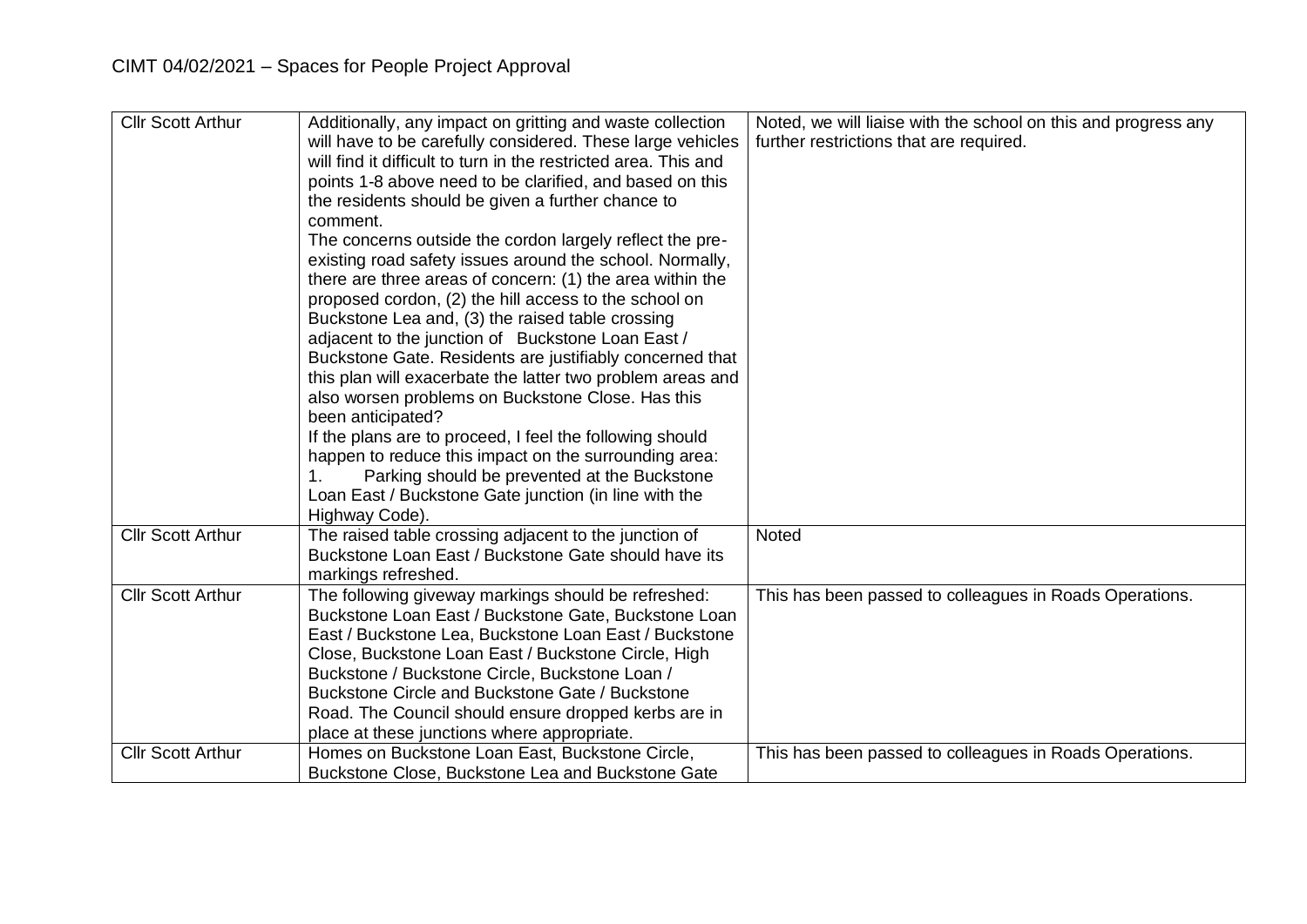|                            | should be provided with access protection markings for     |                                                        |
|----------------------------|------------------------------------------------------------|--------------------------------------------------------|
|                            | their driveways, or have any existing markings refreshed.  |                                                        |
| <b>Cllr Scott Arthur</b>   | Steps should be taken to discourage parents from using     | Noted – we will liaise with the school on this.        |
|                            | cars to drop-off/pick-up children on Buckstone Lea.        |                                                        |
| <b>Cllr Scott Arthur</b>   | Steps should be taken to remind Buckstone residents of     | Noted- we will pass this on to colleagues in Parks and |
|                            | the hazard parked cars and overgrown hedges (etc)          | Greenspace.                                            |
|                            | pose to pedestrians and those with                         |                                                        |
|                            | buggies/wheelchairs/guide dogs. This is particularly       |                                                        |
|                            | important on the arterial routes through Buckstone and     |                                                        |
|                            | the streets surrounding the school.                        |                                                        |
| <b>Cllr Scott Arthur</b>   | Likewise, a reminder should be issued regarding            | <b>Noted</b>                                           |
|                            | speeding on the estate                                     |                                                        |
| <b>Cllr Susan Webber</b>   | My colleagues, Cllr Doggart and Rust as the Ward           | Noted                                                  |
|                            | representatives have made and raised all relevant          |                                                        |
|                            | comments and concerns. I share them and look forward       |                                                        |
|                            | to the responses                                           |                                                        |
| <b>Stakeholders</b>        |                                                            |                                                        |
| <b>Robin Wickes Access</b> | Please ensure drop-off / pick-up outside the school by     | Blue badge holders are exempt from the prohibition.    |
| Panel                      | blue badge holders is possible, and is easy and safe       |                                                        |
| <b>Robin Wickes Access</b> | Please include blue badge holders in your list of those    | Blue badge holders are exempt from the prohibition.    |
| Panel                      | allowed through the road closure on Buckstone Circle.      |                                                        |
| <b>Robin Wickes Access</b> | It's essential to ensure there's plenty of room for large  | Noted                                                  |
| Panel                      | vehicles to turn around safely so that they can both enter |                                                        |
|                            | and exit through the restriction on Buckstone East         |                                                        |
| <b>Dr Catriona Burness</b> | Street layouts can cause difficulties at the best of times | Noted                                                  |
|                            | for visually impaired people. We want to ensure that any   |                                                        |
|                            | temporary changes to our streets that may appear           |                                                        |
|                            | across Scotland allow blind and partially sighted people   |                                                        |
|                            | and those with other disabilities to get around safely.    |                                                        |
|                            |                                                            |                                                        |
|                            | Our policy position detailing our concerns and potential   |                                                        |
|                            | solutions, including a Coronavirus Courtesy Code which     |                                                        |
|                            | we believe would help ensure blind and partially sighted   |                                                        |
|                            | people can get out and about whilst maintaining a safe     |                                                        |
|                            | distance from others can be found on our website at        |                                                        |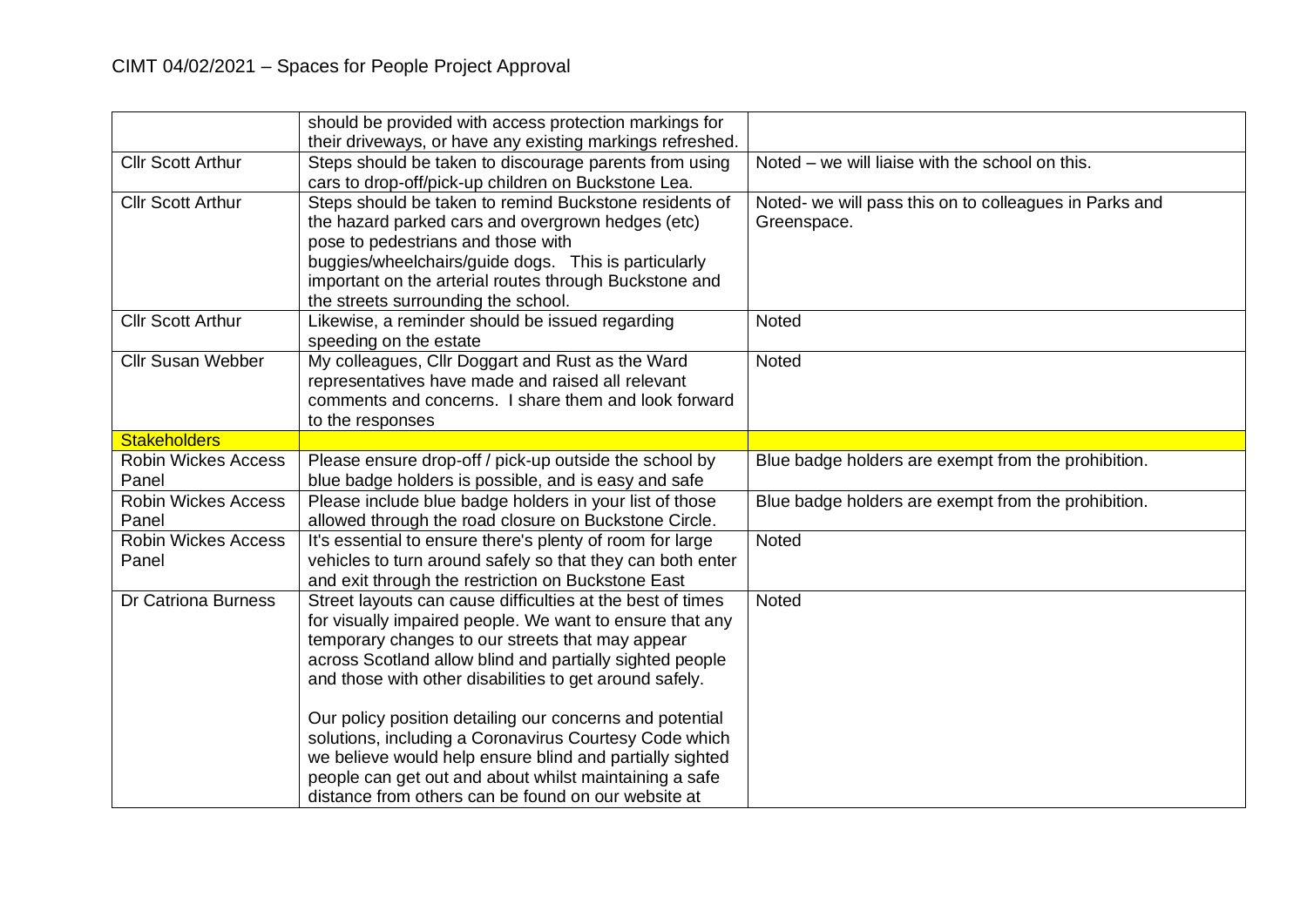|        | https://www.rnib.org.uk/scotland/campaigning-rnib-<br>scotland/coronavirus-courtesy-code                                                                                                                                                                                                                                                                                                                                                                                                                                                                                                                                                                                                                                                                                                                                                                                                                                                                                                                                                                                                                                                                                                                                                                                                                                                                                                                                                                                                                              |       |
|--------|-----------------------------------------------------------------------------------------------------------------------------------------------------------------------------------------------------------------------------------------------------------------------------------------------------------------------------------------------------------------------------------------------------------------------------------------------------------------------------------------------------------------------------------------------------------------------------------------------------------------------------------------------------------------------------------------------------------------------------------------------------------------------------------------------------------------------------------------------------------------------------------------------------------------------------------------------------------------------------------------------------------------------------------------------------------------------------------------------------------------------------------------------------------------------------------------------------------------------------------------------------------------------------------------------------------------------------------------------------------------------------------------------------------------------------------------------------------------------------------------------------------------------|-------|
|        |                                                                                                                                                                                                                                                                                                                                                                                                                                                                                                                                                                                                                                                                                                                                                                                                                                                                                                                                                                                                                                                                                                                                                                                                                                                                                                                                                                                                                                                                                                                       |       |
| Spokes | Buckstone Primary School sits at the top of the hill<br>around which Buckstone Estate and recently<br>the adjoining Waterfield Estate have been built. They are<br>bounded on the East / North by the<br>entirely green spaces of the Mortonhall Estate and on<br>the South and West, by two major road,<br>Frogston Road and A702. There is no through traffic<br>making it a Low traffic Neighbourhood.<br>The school has implemented a well ordered routine for<br>the start of the day where a staggered<br>start time for different year groups is combined with<br>socially distanced queueing on pavements on<br>both sides of the school gate. There are 3 members of<br>staff on hand to assist. It seems that those<br>school staff who drive to the school are in the car park<br>before 8.30.<br>Whilst the vast bulk of children arrive on foot, there are a<br>small number of parents who still drive<br>the children to school, some of them driving along the<br>area proposed for closure. Buckstone<br>Circle is narrowed by resident parking in this short<br>section and the large SUV type vehicles<br>witnessed this week take up a lot of room. One would<br>question the drivers' ability to spot a small<br>child from there. Children and adults with them were all<br>on the pavements even those with a bike,<br>or scooter.<br>Other drivers drop children at the crossroad of<br>Buckstone Loan East and Buckstone Circle just<br>outside the proposed closure and this may need to be | Noted |
|        | monitored as drivers who have previously                                                                                                                                                                                                                                                                                                                                                                                                                                                                                                                                                                                                                                                                                                                                                                                                                                                                                                                                                                                                                                                                                                                                                                                                                                                                                                                                                                                                                                                                              |       |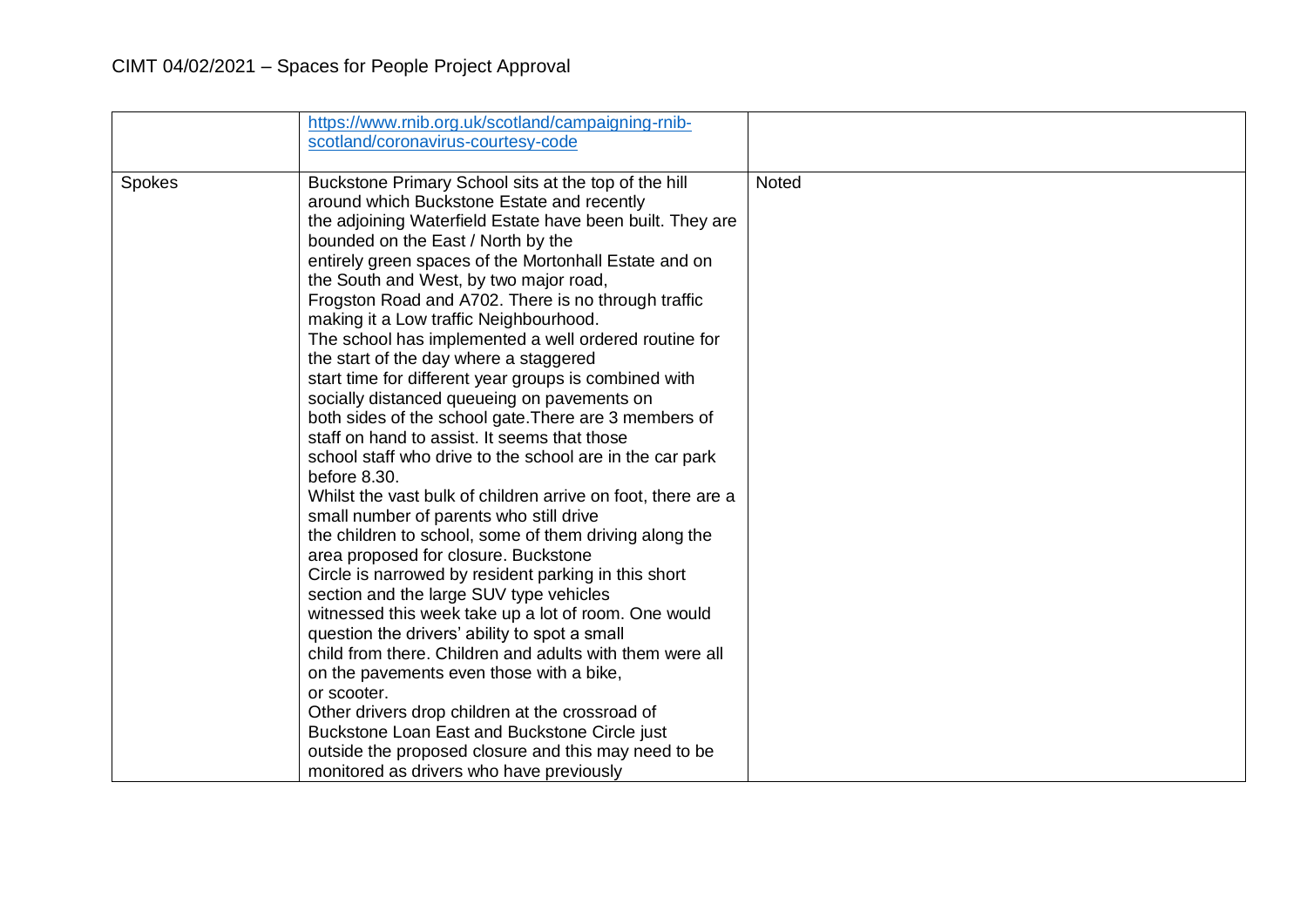|                                                                        | used the closed areas will probably use this area<br>instead. There are Zig Zag lines which are not<br>always respected.<br>The closure would provide residents, school deliveries<br>and waste collection services access at the<br>opposite end of Buckstone Circle to the school gate.<br>It is not clear what devices are planned which would<br>allow access to ' pedestrians, cyclists,<br>residents, school deliveries and waste collections' whilst<br>preventing cars dropping off children.<br>The notices should say clearly that the road remains<br>open to pedestrians and cyclists. |                                                                                                                                                                                                                                                                                                                                                                                                                                |
|------------------------------------------------------------------------|----------------------------------------------------------------------------------------------------------------------------------------------------------------------------------------------------------------------------------------------------------------------------------------------------------------------------------------------------------------------------------------------------------------------------------------------------------------------------------------------------------------------------------------------------------------------------------------------------|--------------------------------------------------------------------------------------------------------------------------------------------------------------------------------------------------------------------------------------------------------------------------------------------------------------------------------------------------------------------------------------------------------------------------------|
| <b>Buckstone PS Parent</b><br>Council                                  | Unlike other schools, we don't face a problem with traffic<br>in general, instead it is limited to inconsiderate behaviour                                                                                                                                                                                                                                                                                                                                                                                                                                                                         | <b>Noted</b>                                                                                                                                                                                                                                                                                                                                                                                                                   |
| <b>Community Council</b>                                               | by a minority of school parents in terms of bad parking.                                                                                                                                                                                                                                                                                                                                                                                                                                                                                                                                           |                                                                                                                                                                                                                                                                                                                                                                                                                                |
| Norman Tinlin on<br>behalf of Fairmilehead<br><b>Community Council</b> | There is no indication as to when the measures will be in<br>place – during school pick up and drop off times; during<br>the school day; 24/7?<br>Why is there an urgency for these measures considering<br>Covid19 has been around since at least March this year<br>(if not earlier) and can no longer be considered to be an<br>emergency?                                                                                                                                                                                                                                                      | These measures will be in place 24/7 as we do not have the<br>resources to open and close the roads at school entry and exit<br>times.<br>We have many school schemes to consider and design and it<br>has taken time to work through these. It will allow pedestrians<br>to physically distance on the school run. This is just as relevant<br>now as it was in March 2020 as the Covid-19 threat is still as<br>serious now. |
| Norman Tinlin on<br>behalf of Fairmilehead<br><b>Community Council</b> | It appears on the surface that this is a cut down version<br>of the School Streets proposals that were consulted on a<br>few years ago and rejected by the residents and they are<br>being introduced by the "back door".                                                                                                                                                                                                                                                                                                                                                                          | This is a temporary 24/7 prohibition of vehicles to enable<br>parents to physically distance when on the school run at the<br>immediate school frontage and has no relation to any previous<br>projects.                                                                                                                                                                                                                       |
| Norman Tinlin on<br>behalf of Fairmilehead<br><b>Community Council</b> | What method will be used to restrict traffic e.g. barriers,<br>planters; cones or some other method?                                                                                                                                                                                                                                                                                                                                                                                                                                                                                               | The measures will initially be introduced using temporary traffic<br>management and then switched to planters and more semi-<br>permanent measures as resources become available.                                                                                                                                                                                                                                              |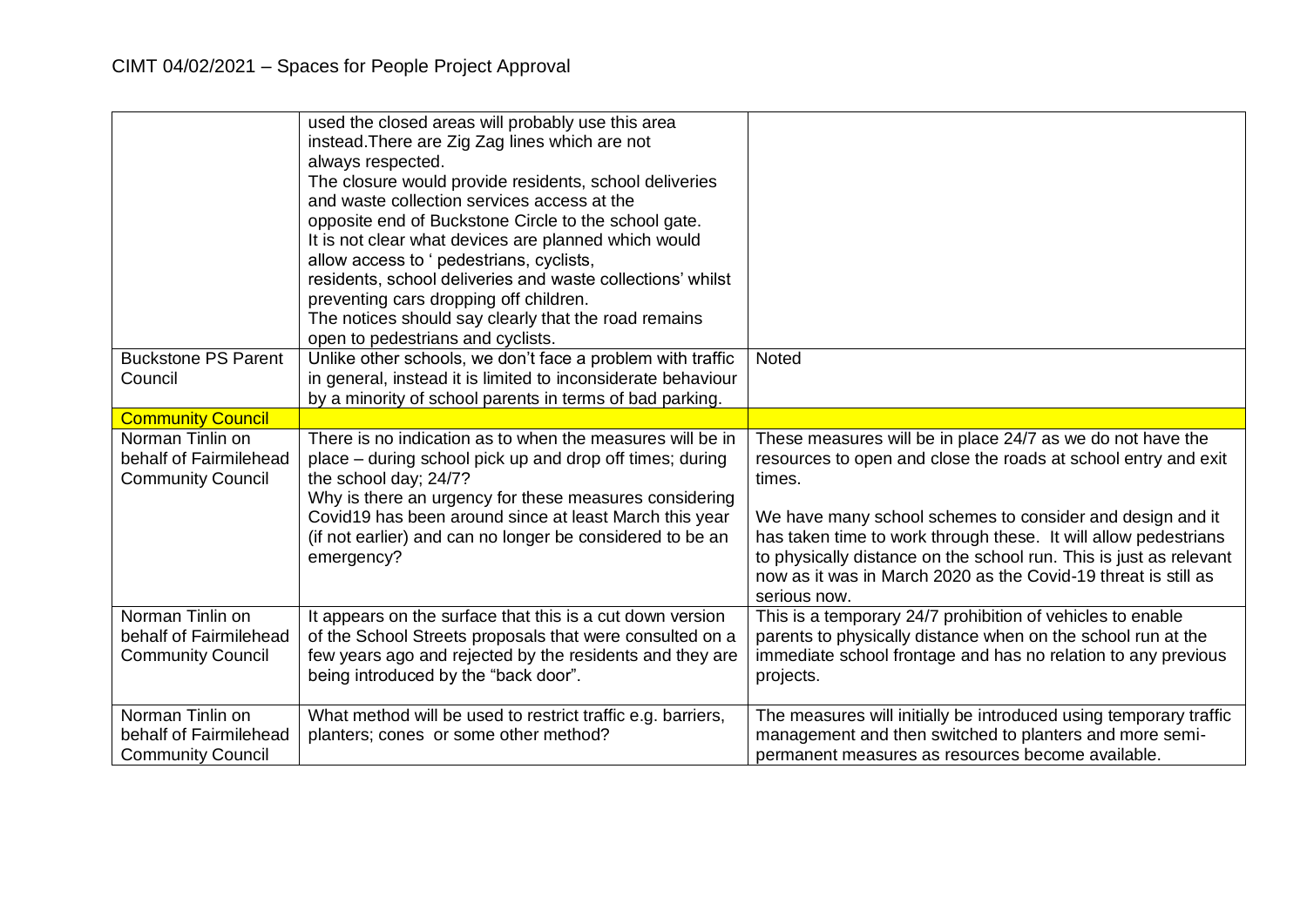| Norman Tinlin on         | Does the Council have the legal powers to implement                                                                |           | We are following a procedures agreed by Councillors on 14 <sup>th</sup> |
|--------------------------|--------------------------------------------------------------------------------------------------------------------|-----------|-------------------------------------------------------------------------|
| behalf of Fairmilehead   | the proposals under Temporary Traffic Regulation                                                                   | May 2020. |                                                                         |
| <b>Community Council</b> | Orders using Covid19 as an excuse?.                                                                                |           |                                                                         |
| Norman Tinlin on         | On receipt of the initial notification I asked for further                                                         |           | 1. These measures will be in place 24/7.                                |
| behalf of Fairmilehead   | clarification on some matters as they were not clear from                                                          |           | 2. The measures will initially be introduced using                      |
| <b>Community Council</b> | the e-mail and the map which was attached.                                                                         |           | temporary traffic management and then switched to                       |
|                          |                                                                                                                    |           | planters and more semi-permanent measures as                            |
|                          | As a result of the non-response to my enquiries I have                                                             |           | resources become available.                                             |
|                          | no option but to formally lodge objections.                                                                        |           | 3. No permits will be issued.                                           |
|                          |                                                                                                                    |           | 4. Residential access, as well as access for blue badge                 |
|                          | There is no information as to when the measures                                                                    |           | holders, deliveries, school staff, trades in marked                     |
|                          | will be in place i.e. during school pickup and drop off                                                            |           | vehicles carrying out works, emergency services and                     |
|                          | times; the whole of the school day; Monday to Friday or                                                            |           | waste collection will be maintained.                                    |
|                          | 24/7.                                                                                                              |           | 5. Police Scotland will enforce the restrictions as and                 |
|                          |                                                                                                                    |           | when resources allow.                                                   |
|                          | There is no indication what method, if any, is<br>2                                                                |           | 6. This is just as relevant now as it was in March 2020 as              |
|                          | going to be used to restrict traffic? Flashing lights as per                                                       |           | the Covid-19 threat is still as serious now.                            |
|                          | those at St Peters Primary; barriers; cones; planters or                                                           |           | 7. We are following a procedures agreed by Councillors on               |
|                          | some other method.                                                                                                 |           | 14 <sup>th</sup> May 2020 and temporary powers granted by               |
|                          |                                                                                                                    |           | Scottish Government in response to the pandemic                         |
|                          | 3<br>Are residents in the effected streets to be given                                                             |           | 8. This is a temporary 24/7 prohibition of vehicles to                  |
|                          | permits to allow them access to their properties during                                                            |           | enable parents to physically distance when on the                       |
|                          | the times of restriction?                                                                                          |           | school run at the immediate school frontage and has no                  |
|                          |                                                                                                                    |           | relation to any previous projects.                                      |
|                          | Are there any exemptions and what are they?<br>4                                                                   | 9.        | We are following the Spaces for People Notification                     |
|                          | Are any exemptions going to include NHS and care                                                                   |           | process previously agreed by councillors.                               |
|                          | workers; emergency vehicles; tradesmen attending local                                                             |           | 10. This has been requested by the school to support                    |
|                          | premises particularly for emergencies; Royal Mail and                                                              |           | physical distancing.                                                    |
|                          | other delivery services; taxis and private hire vehicles?                                                          |           | 11. Noted.                                                              |
|                          | It will be difficult to enforce the restrictions. The                                                              |           |                                                                         |
|                          | 5                                                                                                                  |           |                                                                         |
|                          | local police (Oxgangs Police Station), who were unaware                                                            |           |                                                                         |
|                          | of the proposals until I informed them, question how the<br>measures are to be enforced and what restrictions will |           |                                                                         |
|                          |                                                                                                                    |           |                                                                         |
|                          | be in place.                                                                                                       |           |                                                                         |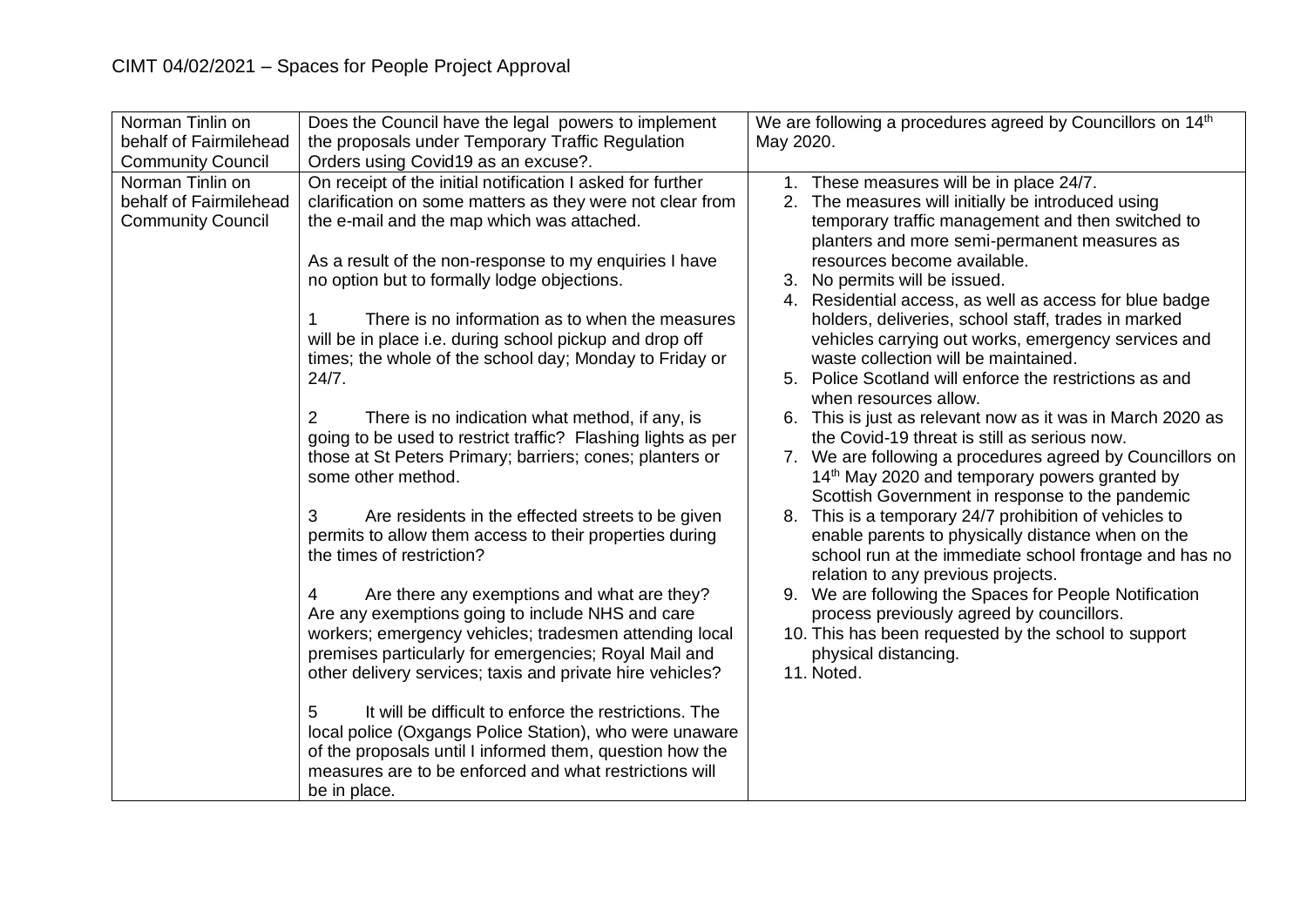| 6<br>It appears that Covid19 is being used as the<br>justification for these proposals. Why is there an urgency<br>to impose these measures considering Covid19 has<br>been around since the beginning of the year and can no<br>longer be considered to be an emergency? It appears<br>that the pandemic is just being used as an excuse to<br>implement proposals which have been previously<br>rejected. |  |
|-------------------------------------------------------------------------------------------------------------------------------------------------------------------------------------------------------------------------------------------------------------------------------------------------------------------------------------------------------------------------------------------------------------|--|
| Does the Council have the legal powers to<br>implement the proposals using Covid19 as a reason? It<br>appears a temporary traffic regulation order is being<br>used under the guise of Covid19. To us it appears that<br>the Council is acting ultra vires and this is a similar<br>situation to that that occurred with the East Craigs LTN<br>where it appears the Council acted beyond its powers.       |  |
| The proposals appear to be a cut down version<br>8<br>of the School Streets proposals of 2014/2015 which<br>were firmly rejected by the local residents at that time<br>and subsequently withdrawn by the Council.                                                                                                                                                                                          |  |
| Lack of consultation with the community council<br>9<br>and the local residents. Not all residents have pupils at<br>the school and the school does not engage with the<br>community council or residents. It appears it only informs<br>the Parent Council or parents.                                                                                                                                     |  |
| As the existing situation appears to work well<br>10.<br>there is no need for the current proposals.                                                                                                                                                                                                                                                                                                        |  |
| 11<br>The proposals are unnecessary - All that is<br>required is proper enforcement of the existing yellow<br>lines at the appropriate times.                                                                                                                                                                                                                                                               |  |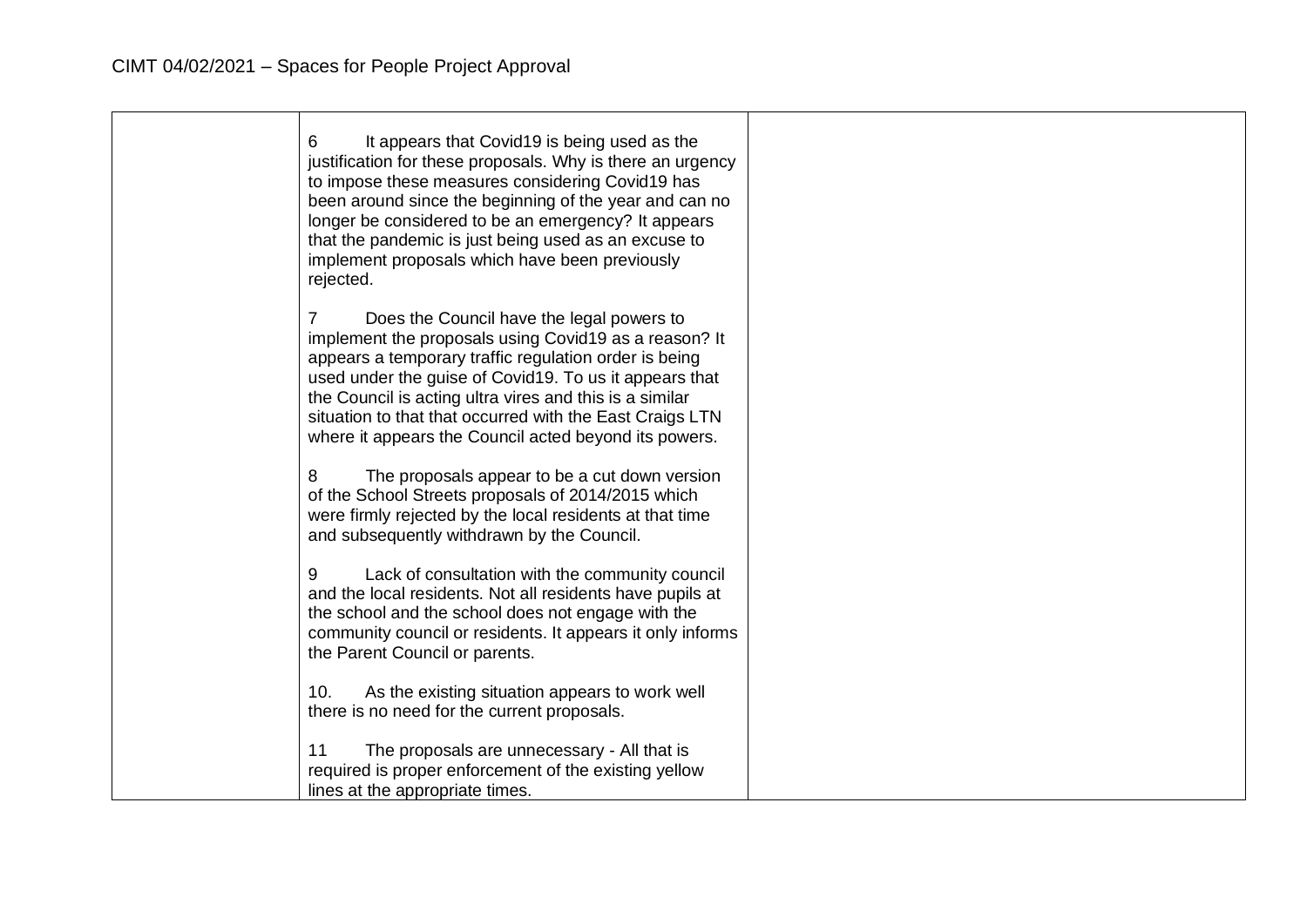| <b>Public</b>      |                                                                                                                                                                                                                                                                                                                                                                                        |                                                                               |
|--------------------|----------------------------------------------------------------------------------------------------------------------------------------------------------------------------------------------------------------------------------------------------------------------------------------------------------------------------------------------------------------------------------------|-------------------------------------------------------------------------------|
| <b>Residents</b>   |                                                                                                                                                                                                                                                                                                                                                                                        |                                                                               |
| In favour          | Thank you in advance - I look forward to seeing this<br>implemented.                                                                                                                                                                                                                                                                                                                   | Noted, thank you for the support.                                             |
|                    | I fully support the proposals set out and call on them to<br>be extended. I live on Buckstone Lea and we have<br>parents and carers parking in dangerous positions and<br>too close to junctions. This poses a hazard to children<br>who walk, scoot and cycle to school. If it is possible to<br>extend the scheme further than the proposed limited<br>area, we would appreciate it. | Noted – we will liaise with the school on this.                               |
|                    | This is very welcome news, I am glad this change this<br>being seriously considered due to Covid and not the<br>death of a child.                                                                                                                                                                                                                                                      | Noted, thank you for the support.                                             |
| <b>Suggestions</b> | would suggest using Buckstone Gate as cut off point<br>for any vehicle access coming into the estate.<br>This means for example children could easily access the<br>lane off Buckstone Loan East.                                                                                                                                                                                      | Noted – we will liaise with the school on this.                               |
|                    | would also like to see white lines painted across drives<br>on all properties on Buckstone Close as well as double<br>yellow lines on all corners on Buckstone Loan,<br>Buckstone Close, Buckstone Loan East and Buckstone<br>Gate.                                                                                                                                                    | Noted - This has been passed to colleagues in Roads<br>Operations.            |
|                    | A traffic-free area round the school I think will encourage<br>parents to drop their children further away from the<br>school gate, so will help with social distancing.<br>I would note that I think the measures are only<br>necessary at school drop-off and pick-up times.                                                                                                         | Noted – due to resource we are unable to introduce time<br>specific measures. |
|                    | would also like to flag that the road crossing area at the<br>top of Buckstone Gate frequently has parked cars on the<br>yellow line (parents dropping off and picking up). This                                                                                                                                                                                                       | Noted – we will liaise with the school on this.                               |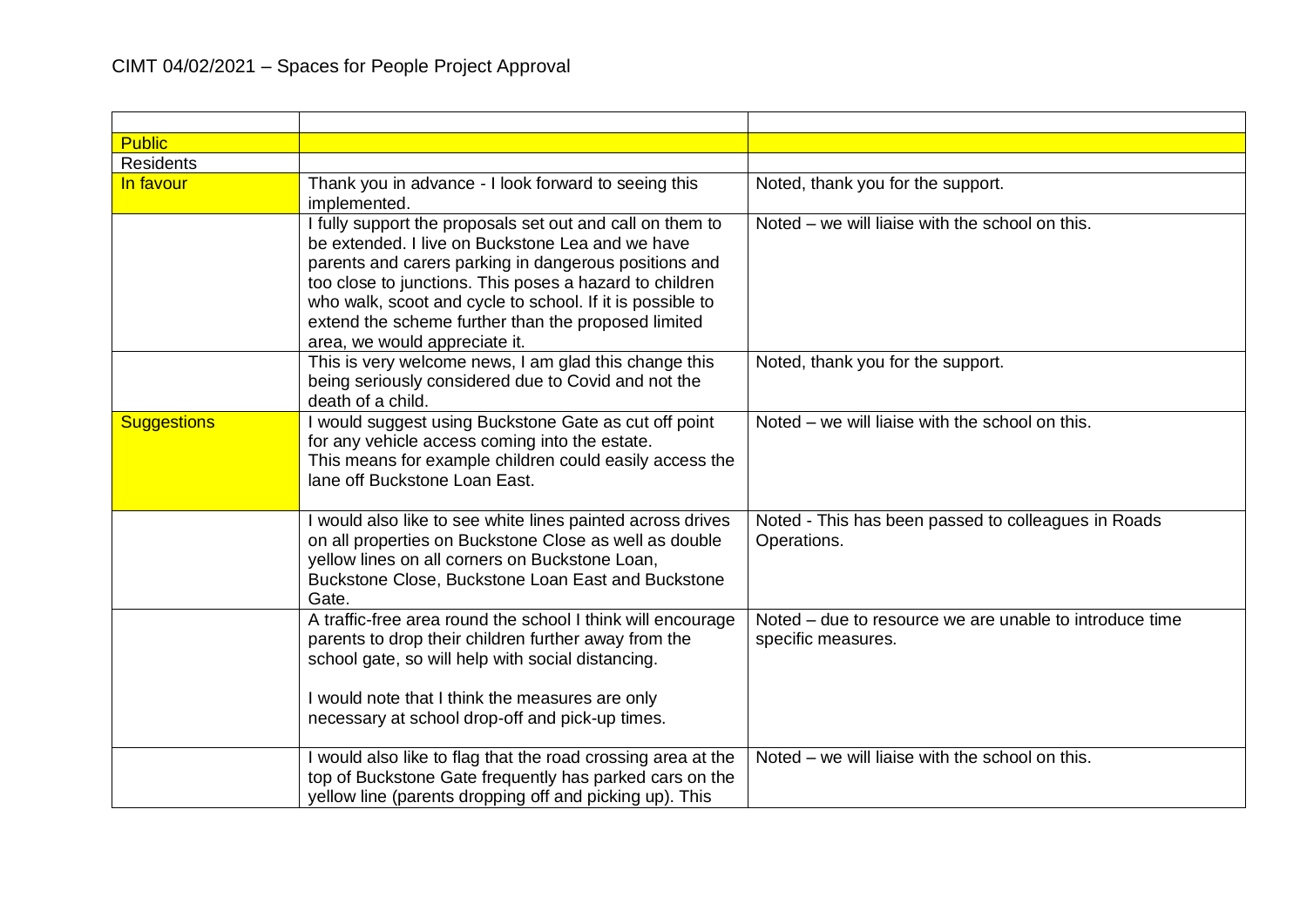|                         | obstructs the view of parents and children crossing there      |                                                                   |
|-------------------------|----------------------------------------------------------------|-------------------------------------------------------------------|
|                         |                                                                |                                                                   |
|                         | to approach school from Buckstone Gate. The proposed           |                                                                   |
|                         | road closures may excacerbate this problem. I have             |                                                                   |
|                         | flagged it with the community police team who                  |                                                                   |
|                         | recommend this area is designated as an official               |                                                                   |
|                         | crossing.                                                      |                                                                   |
|                         | I do not accept the objection that restrictions around the     | <b>Noted</b>                                                      |
|                         | school will result in problems elsewhere. It will spread       |                                                                   |
|                         | the traffic over a wider area, and result in less parents      |                                                                   |
|                         | driving to the school - so a net gain.                         |                                                                   |
| <b>Frequently asked</b> | Is this measure only going to be at key times during the       | The prohibition will be in effect 24/7 as we do not have the      |
| questions               | day, and only during term time?                                | resource to facilitate part time closures.                        |
|                         | Could this money be used to repair potholes etc                | The Spaces for People budget is not used for basic road           |
|                         |                                                                | maintenance.                                                      |
|                         |                                                                |                                                                   |
|                         | Will this result in extra reversing, especially of bin lorries | The proposals have been discussed with waste and they are         |
|                         | and delivery vans?                                             | happy with the proposed temporary arrangement.                    |
|                         | How do you propose to monitor that access to/via               | Permitted vehicles will have full access via a half-width closure |
|                         | Buckstone Circle is retained for residents only?               | at the junction with High Buckstone.                              |
|                         | How do you envisage waste collection to happen in the          |                                                                   |
|                         | closed off section of Buckstone Loan East?                     |                                                                   |
|                         | Have any studies been carried out to prove that there          | The school have raised concerns and have requested these          |
|                         | are problems with social distancing in the area 24/7? If       | measures to support parents on the school run.                    |
|                         | studies have been carried out, please advise when, what        |                                                                   |
|                         | methodology was applied and share the findings.                |                                                                   |
|                         | - presumably the restrictions will allow for deliveries, e.g   | Residential access, as well as access for blue badge holders,     |
|                         | Royal Mail, all couriers, Tesco (other shops available of      | deliveries, school staff, trades in marked vehicles carrying out  |
|                         | course) delivery and how will this be managed                  | works, emergency services and waste collection will be            |
|                         | - how will the residents only restrictions and access be       | maintained. Permitted vehicles will have full access via a half-  |
|                         | enforced                                                       | width closure at the junction with High Buckstone. The            |
|                         |                                                                |                                                                   |
|                         | - what are physical changes to the roads such as               | measures will be enforced by Police Scotland.                     |
|                         | barriers, cycle paths                                          |                                                                   |
|                         | What about residents rights of access to their home and        | Residents access will be unaffected.                              |
|                         | driveways?                                                     |                                                                   |
|                         | What about resident's deliveries food or other?                | Deliveries are exempt from the order.                             |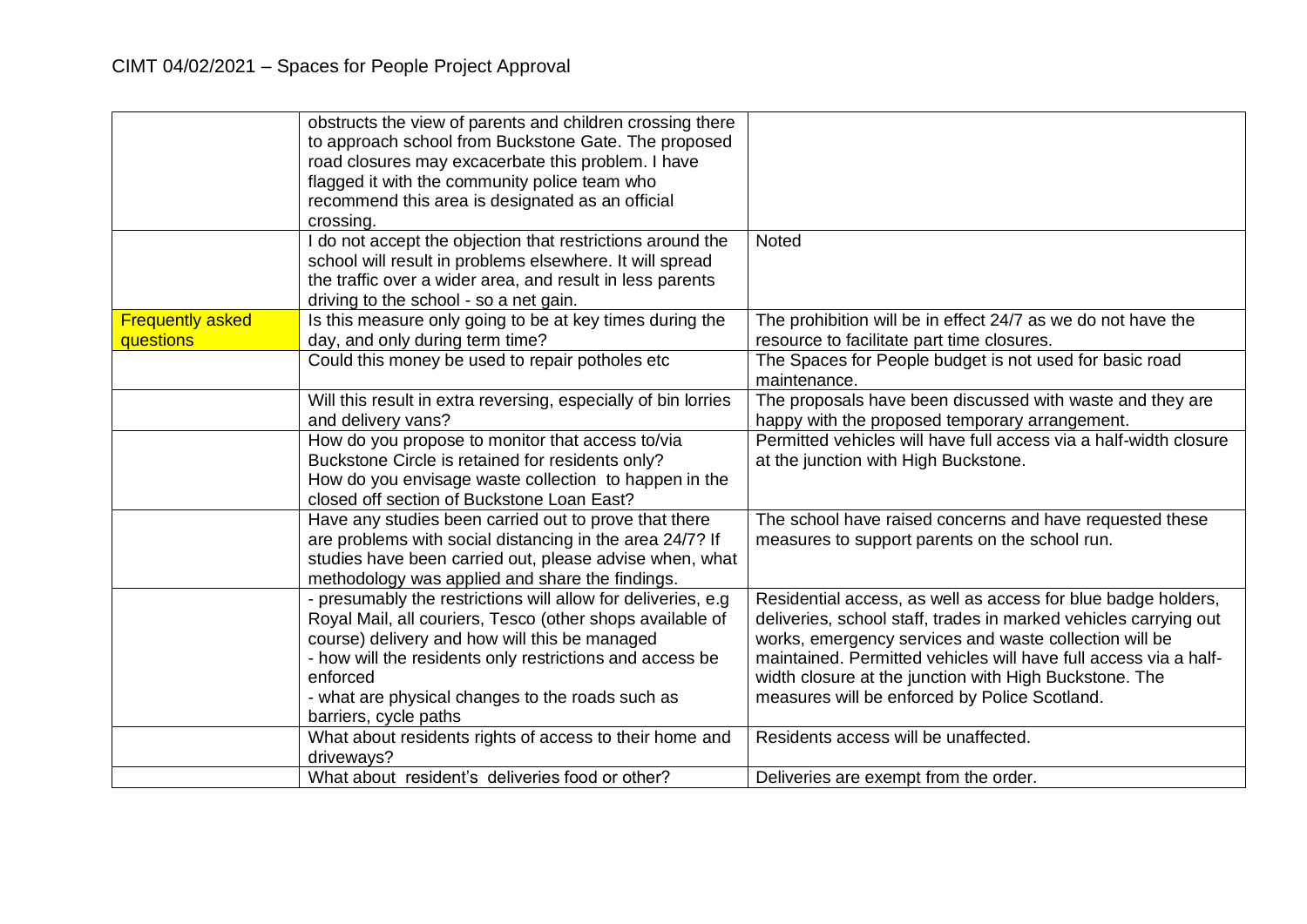| What if residents need to have building work done?                                                                                                                                                                                                                                                                                                                                                                                                                                                                                                                       | Trades in marked vehicles carrying out works are exempt from<br>the order.                                                                   |
|--------------------------------------------------------------------------------------------------------------------------------------------------------------------------------------------------------------------------------------------------------------------------------------------------------------------------------------------------------------------------------------------------------------------------------------------------------------------------------------------------------------------------------------------------------------------------|----------------------------------------------------------------------------------------------------------------------------------------------|
| Where will teachers park?                                                                                                                                                                                                                                                                                                                                                                                                                                                                                                                                                | School staff accessing the school car park are exempt from the<br>order.                                                                     |
| Where will School buses park?                                                                                                                                                                                                                                                                                                                                                                                                                                                                                                                                            | School staff accessing the school car park are exempt from the<br>order.                                                                     |
| What about resident's visitors? how will visitor access be<br>managed                                                                                                                                                                                                                                                                                                                                                                                                                                                                                                    | Visitors are not permitted within the prohibition and will have to<br>park out with the measures and walk, unless they hold a blue<br>badge. |
| How are these proposed restrictions going to be<br>enforced?                                                                                                                                                                                                                                                                                                                                                                                                                                                                                                             | They will be enforced by Police Scotland as and when<br>resources allow.                                                                     |
| How will utility services and delivery drivers be informed<br>of these proposed restrictions?                                                                                                                                                                                                                                                                                                                                                                                                                                                                            | They will have to adhere to the signage and notices on street.                                                                               |
| Refuse collection, food waste collection and garden<br>refuse collections all take place between 7.30 and<br>9.00am. How will these be affected?                                                                                                                                                                                                                                                                                                                                                                                                                         | Waste collection will be unaffected.                                                                                                         |
| The waste lorries would be able to enter the street from<br>Buckstone Circle. The only way out would be returning<br>the same way as no exit via Buckstone Close or<br>Buckstone Loan East (towards Buckstone Gate) will be<br>possible. Would waste lorries be forced to reverse all the<br>way back through Buckstone Circle?                                                                                                                                                                                                                                          | The proposals have been discussed with waste and they are<br>happy with the proposed temporary arrangement.                                  |
| Has a review been carried out as to where bottle necks<br>would be created by closing Buckstone Loan East? If so,<br>please share the findings.                                                                                                                                                                                                                                                                                                                                                                                                                          | <b>No</b>                                                                                                                                    |
| Under the proposal, Buckstone Loan East is to be closed<br>to vehicular traffic at junction with Buckstone Close.<br>Access via Buckstone Circle is to be maintained for<br>pedestrians, cyclists, school deliveries, waste collection<br>and residents This suggests that residents of Buckstone<br>Loan East living between the school and the Buckstone<br>Close junction would be unable to receive deliveries,<br>have trade people coming by car, order taxi pick ups<br>from home or, indeed, have an ambulance etc as these<br>are not listed as allowed access. | Access to the section of Buckstone Loan East from its junction<br>with Buckstone Close will be via Buckstone Circle.                         |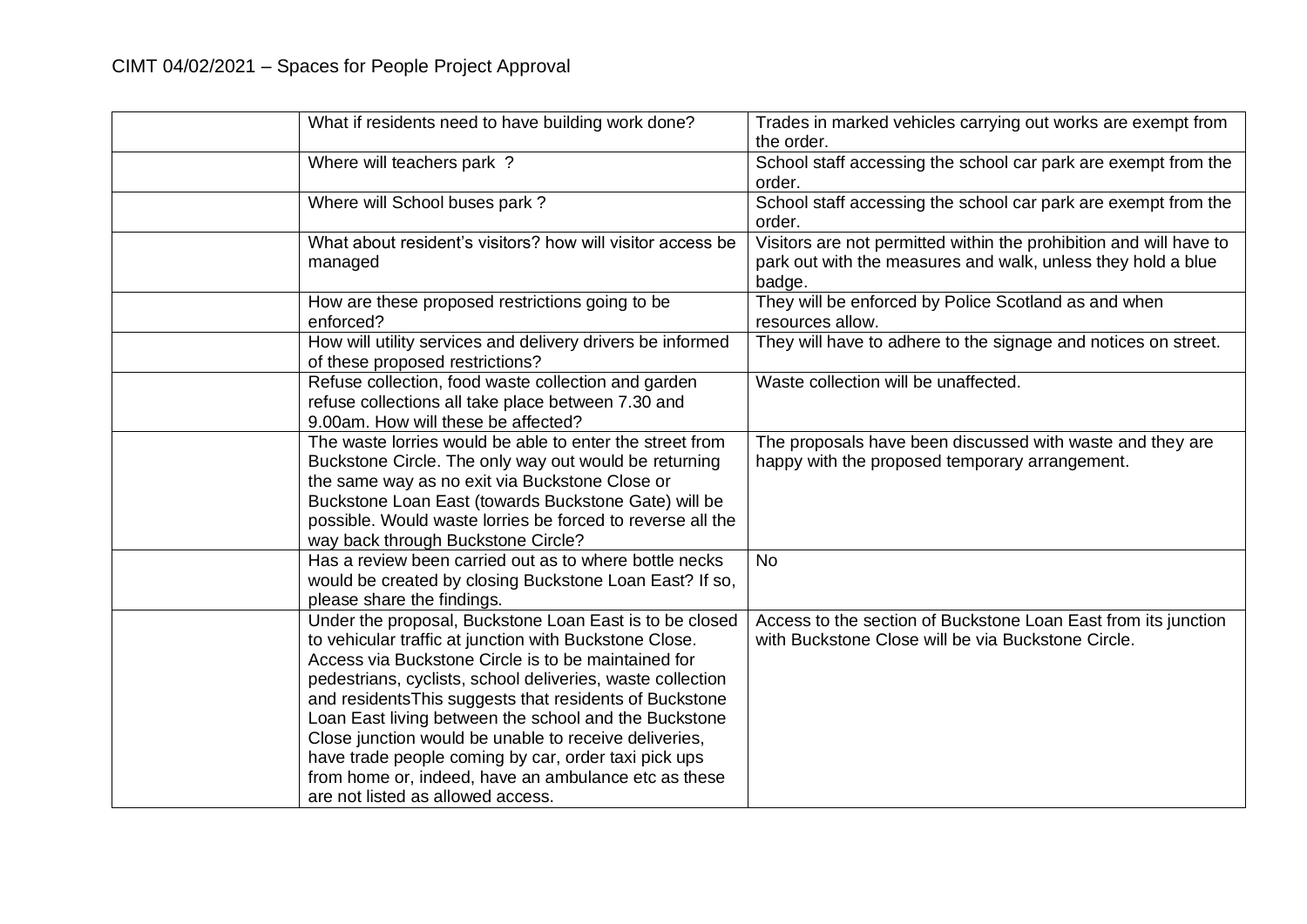| <b>Against</b> | it's only going to cause far worse congestion which will    | Noted                                                              |
|----------------|-------------------------------------------------------------|--------------------------------------------------------------------|
|                | spill out of the estate. As the main road as Buckstone      |                                                                    |
|                | Terrace is struggling as a result of spaces for people, the |                                                                    |
|                | proposed move would create more traffic, congestion         |                                                                    |
|                | and go against what you are trying to achieve.              |                                                                    |
|                | Another problem is illegal and dangerous parking,           | Noted - we will request additional enforcement.                    |
|                | especially on the corners of Buckstone close, loan east,    |                                                                    |
|                | loan, gate and circle. There are some parking restrictions  |                                                                    |
|                | around these roads, but they are frequently ignored.        |                                                                    |
|                | Probably it is only a small minority of parents, but I see  |                                                                    |
|                | illegally parked vehicles every day. Adding extra double    |                                                                    |
|                | yellow lines could help - as could better enforcement.      |                                                                    |
|                | With the reducing numbers of infections and the             | Noted - This is just as relevant now as it was in March 2020 as    |
|                | imminent arrival of a vaccine I fail to see the urgency or  | the Covid-19 threat is still as serious now.                       |
|                | reason for any plan to alter traffic flow. While people are |                                                                    |
|                | inside their cars they pose no infection risk whatsoever    |                                                                    |
|                | to anyone other than their fellow passengers and for the    |                                                                    |
|                | purpose of travelling these roads to the school it would    |                                                                    |
|                | be assumed that the passengers in each car are              |                                                                    |
|                | members of the same family so no risk.                      |                                                                    |
|                | Sounds like hundreds of homes are going to be effected      | Approximate 20 homes will be in the area of the prohibition.       |
|                | to accommodate a short window morning and afternoon         | The traffic situation in surrounding streets will be monitored and |
|                | weekdays just because parents dropping off kids at the      | we will be working with the school to encourage parents to         |
|                | school in cars who most probably now live outwith the       | travel actively to school.                                         |
|                | catchment area. I am particularly concerned about the       |                                                                    |
|                | additional traffic coming into Buckstone Loan East from     |                                                                    |
|                | Buckstone Crescent. There is a very bad bend, and cars      |                                                                    |
|                | have to stop to let other cars pass. Blocking BLE at the    |                                                                    |
|                | other side will only create a bottle neck elsewhere and     |                                                                    |
|                | will lead to accidents.                                     |                                                                    |
|                | Blocking the road on Buckstone Loan East near the           | <b>Noted</b>                                                       |
|                | junction with Buckstone Close will only cause significant   |                                                                    |
|                | problems with traffic flow. Local residents generally       |                                                                    |
|                | adhere to an unofficial one way traffic flow by             |                                                                    |
|                | approaching the school from Buckstone Loan East then        |                                                                    |